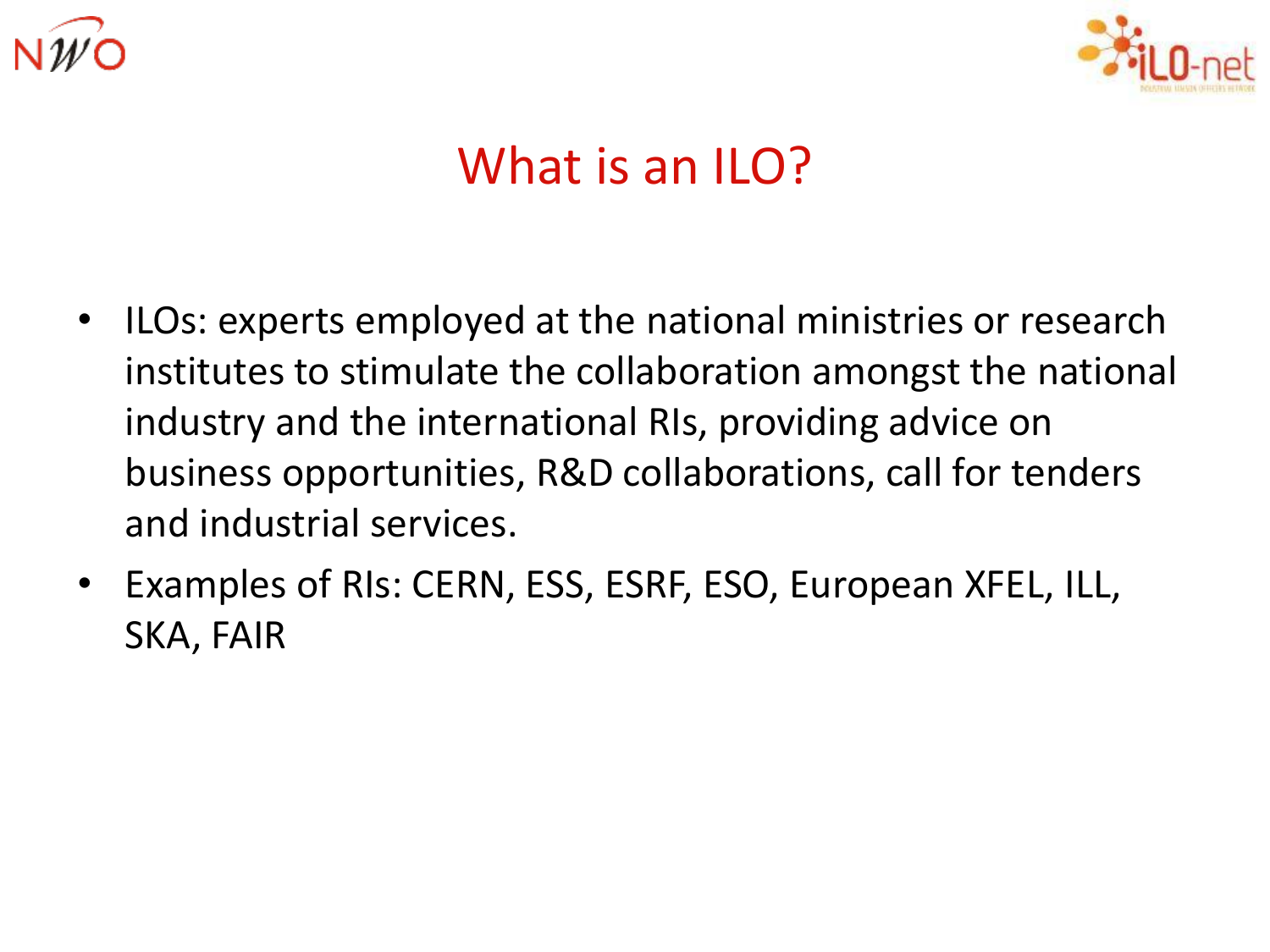



## Status and cooperation between ILOs and ESO

- "The role of the Industrial Liaison Officer (hereinafter referred to as ILO) is to **establish contacts between ESO and (potential) suppliers** and to **support ESO in its search for the different suitable suppliers in their respective country** in order to **maximize the chance to distribute the ESO contracts as fairly as possible amongst suppliers in the different MS**."
- Must have a broad network in the Member States Industry
- Interactions between ESO and ILOs:
	- Suggest suitable suppliers for procurements above 150 K EURO
	- Organise company presentations at ESO
	- Organise an industry day at a member state
	- Organise a member state day at ESO
	- One meeting per year
	- ESO: equal treatment to all ILOs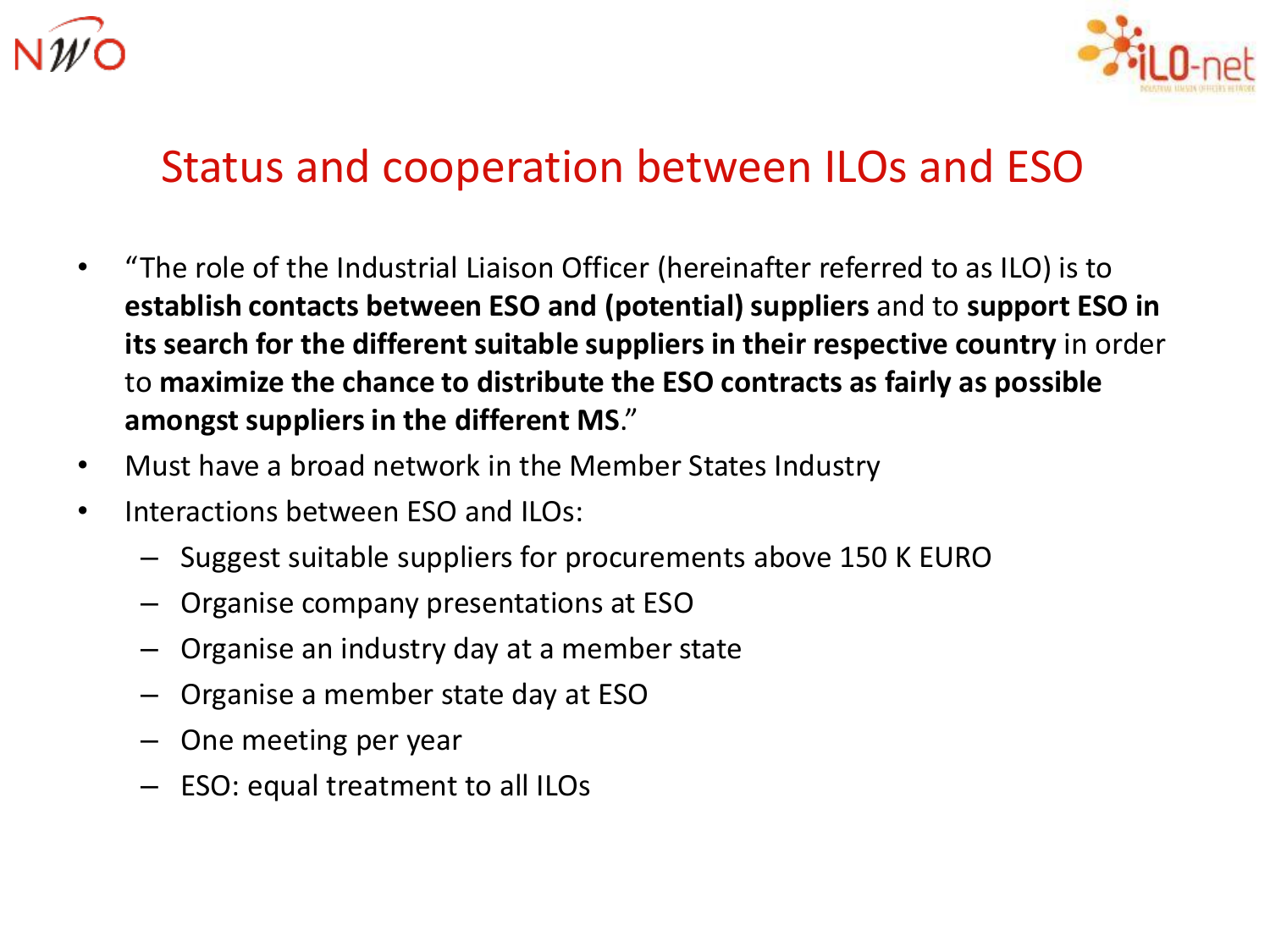



### Distribution of ILOs across Europe (according to ENRIITC survey)

| <b>Answer Choices</b>               | Responses      | Ratio<br>(approx.) | EN |
|-------------------------------------|----------------|--------------------|----|
| <b>Governmental Agency</b>          | 18             | 36 %               |    |
| <b>Public Research Organisation</b> | 18             | 36 %               |    |
| <b>Research Infrastructures</b>     | 3              | 6 %                |    |
| Private commercial institution      | $\overline{2}$ | 4 %                |    |
| Private not-for-profit Association  | 9              | 18 %               |    |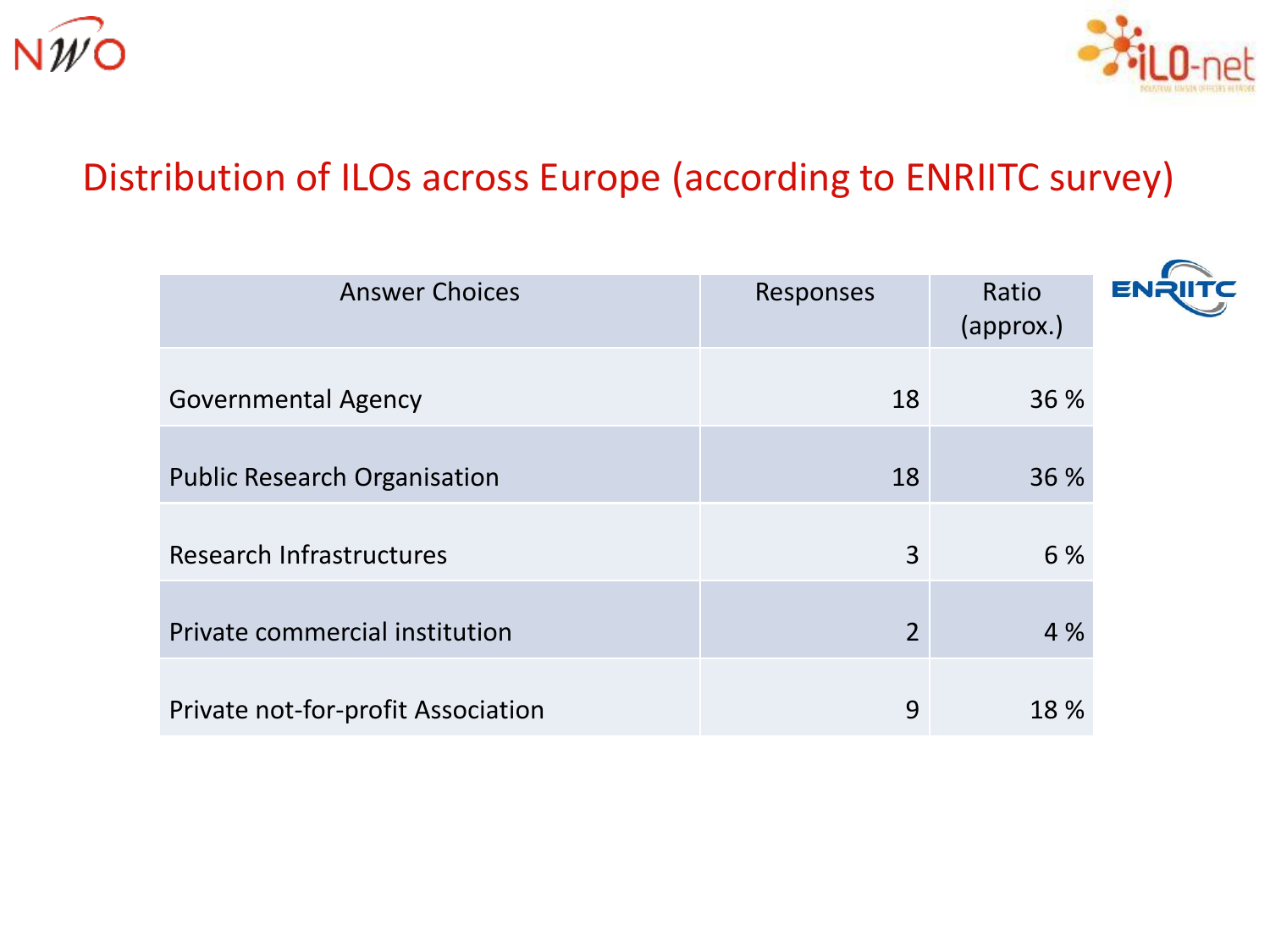



## The ILO-net in the Netherlands; an example from the science perspective

- The ILO-net (appr. 10 people) was founded around 2010 to share resources and expertise, and jointly organize the dialogue between science and industry
- Since 2012 the Dutch research organization NWO has been supporting the ILO-net;
	- for science to get better access to high-tech Dutch companies,
	- for SMEs to get closer involved in Big Science projects,
	- to profile Dutch companies to acquire important contracts,
	- to enable industry to engage in high tech activities (high risk)

"ILOs" in the NL have been active since the engagement in Big Science; ESO, ESA, CERN, ITER

Bottom-up approach; the activity originated at the research institutes that are the home base of Ris

ILOs are not officially recognized; and there is no official job description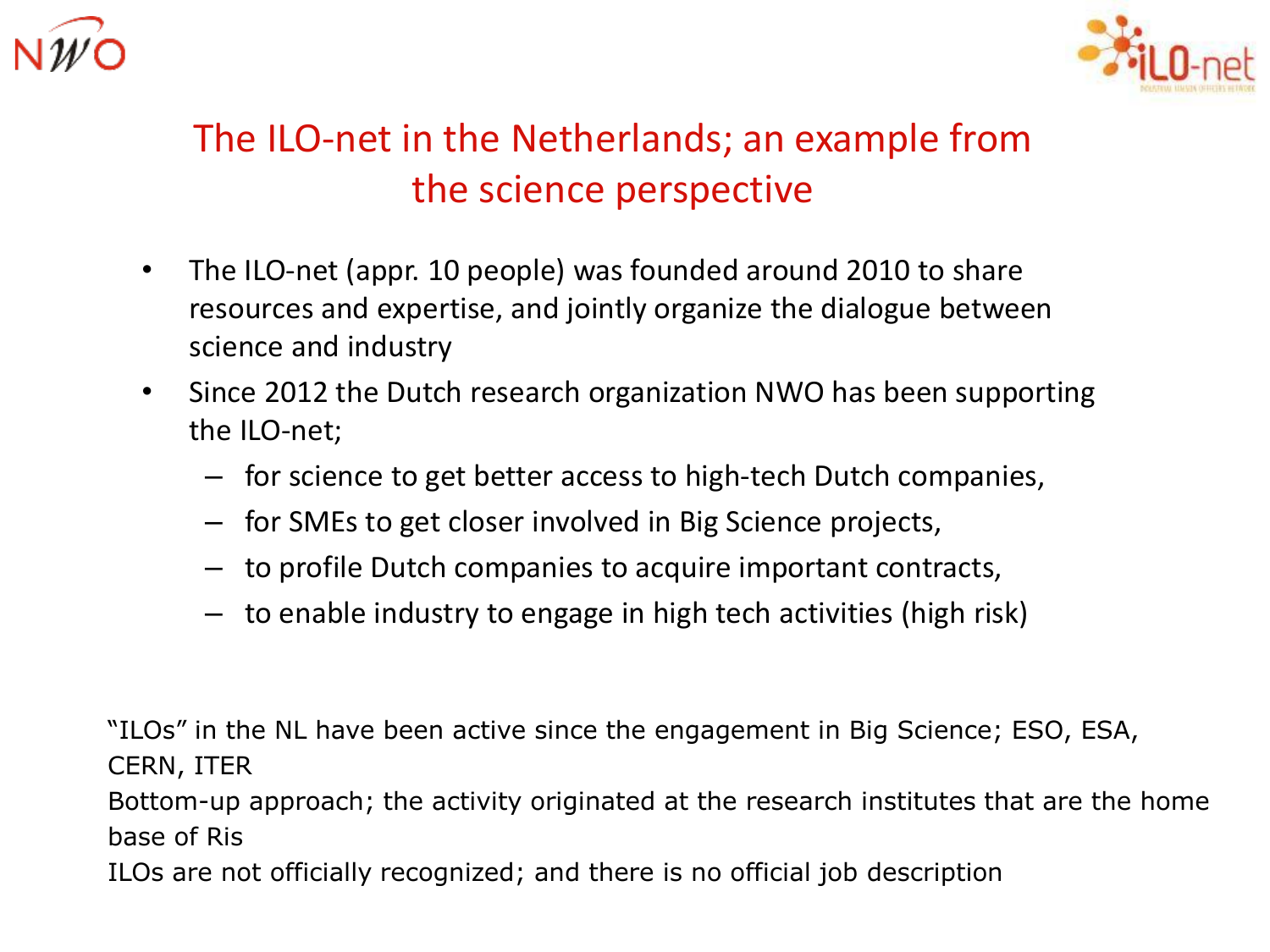



## Different perspectives

From the ILO-net perspective, the following (leading) principles apply,

• *(Big) Science needs industry, but industry doesn't necessarily need science*

(notion of Brussels workshop leading to first Position Paper about the barriers that are experienced by SME to enter the BS market, 2018)

#### • *There is no applied science if there is no science to apply* ( (Big) science should be part of an ecosystem; second Position Paper, 2020)

From the institutes' perspective;

*"increase availability of companies for co-development and valorization"*

From the more general national (economic) perspective;

*"increase georeturn, stimulate innovation"*

*NWO acknowledges the ILO-net as an important tool for "valorisation"*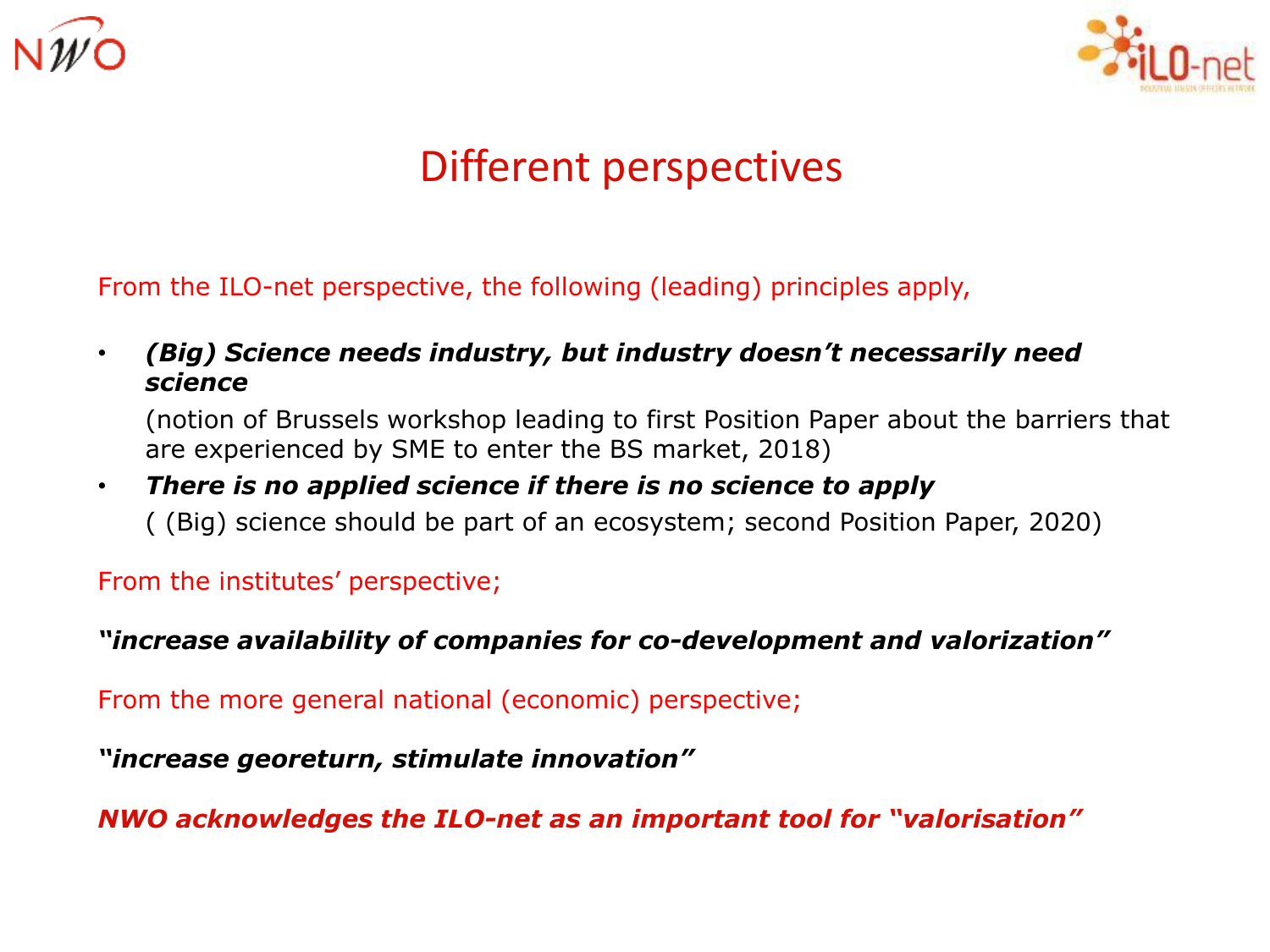



#### ILO individual competences

- Specific (technical) expertise and capabilities to connect science and industry
- Exchange information, experience and knowledge with new/other ILOs, on international level
- Knowledge about procurement rules (in-kind, best value for money, alignment, fair return, leveled playing fields…..)
- Acknowledged and trusted liaison between science and industry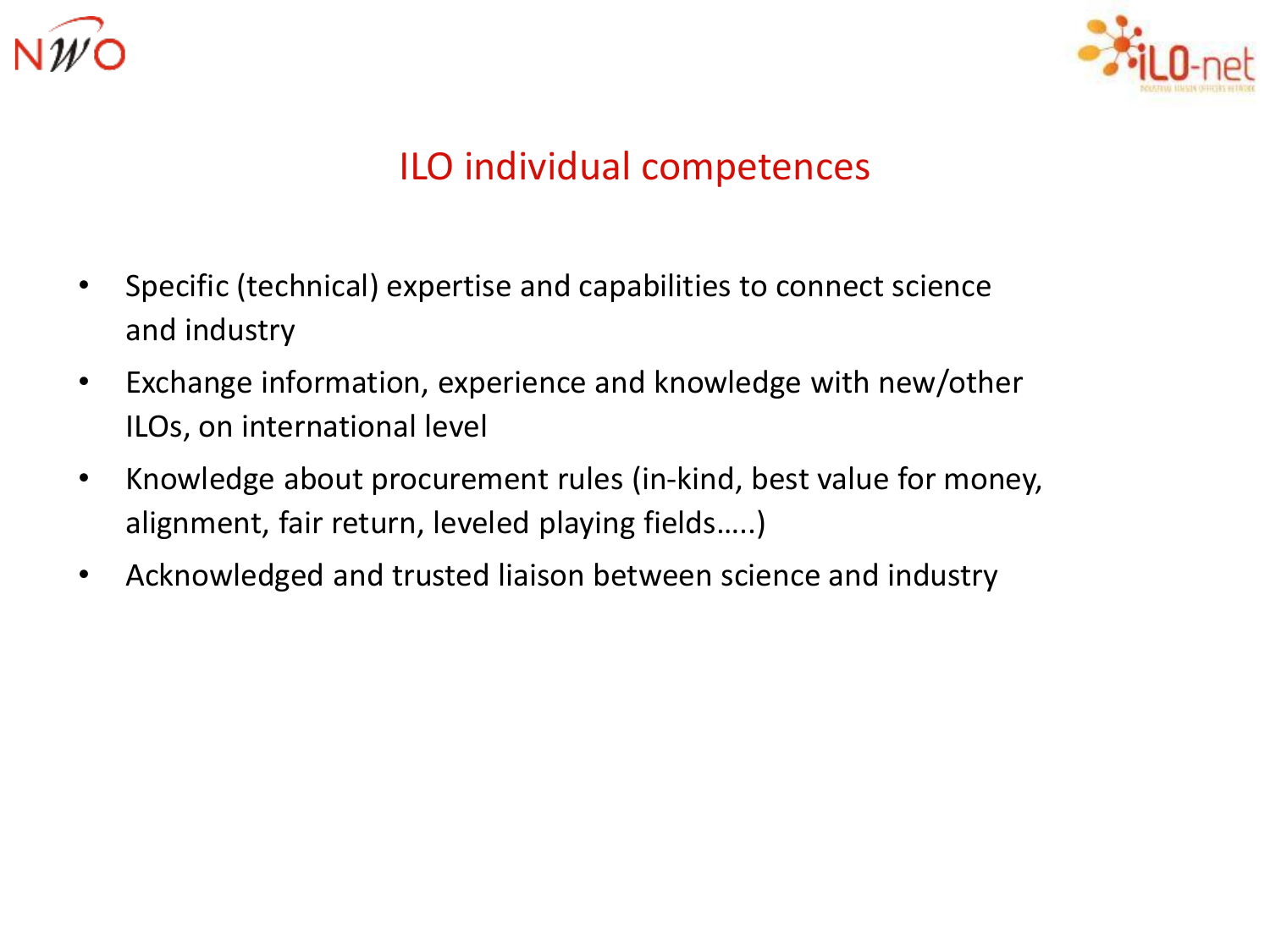



#### Distinctive roles

- Raising georeturn from Big Science
- Promote co-development between science and industry
- Promote spin-off and spin-in (knowledge transfer)

*Different balance at the institutes; at the level of the joint ILOnetwork activities it creates cross-fertilization and added value.*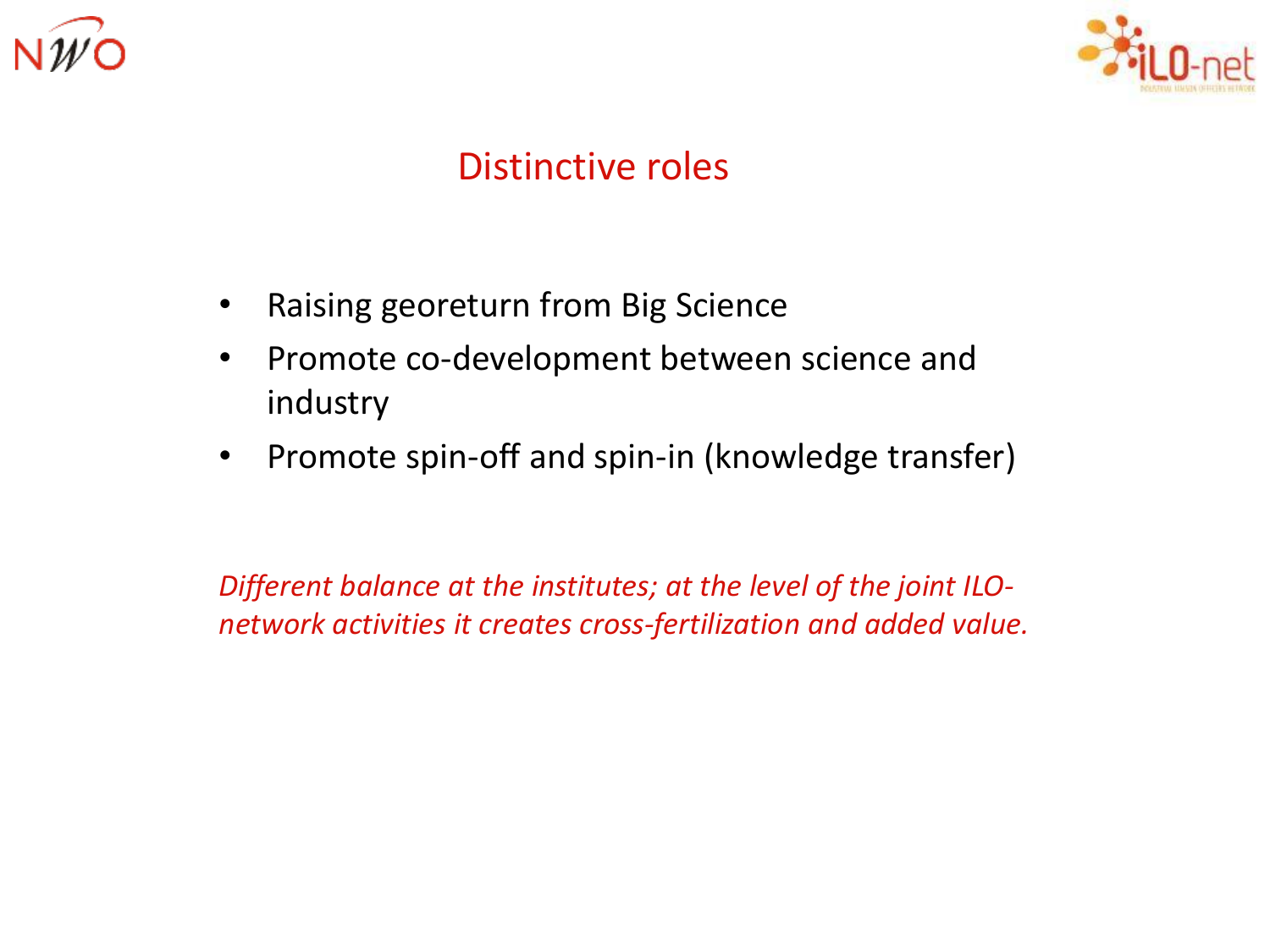



# Activities

- Industrial participations at (inter)national conferences to connect science with industry
- Company brochure (> 200 companies and growing) and website (www.bigscience.nl)
- Dialogue (at operational level) with stakeholders to make the connections in the innovation chain
- Two Position Papers issued in 2018 and 2020 (see website; bigscience.nl)
- Partner in H2020 project ENRIITC, member of the PERIIA board, participation in BSBF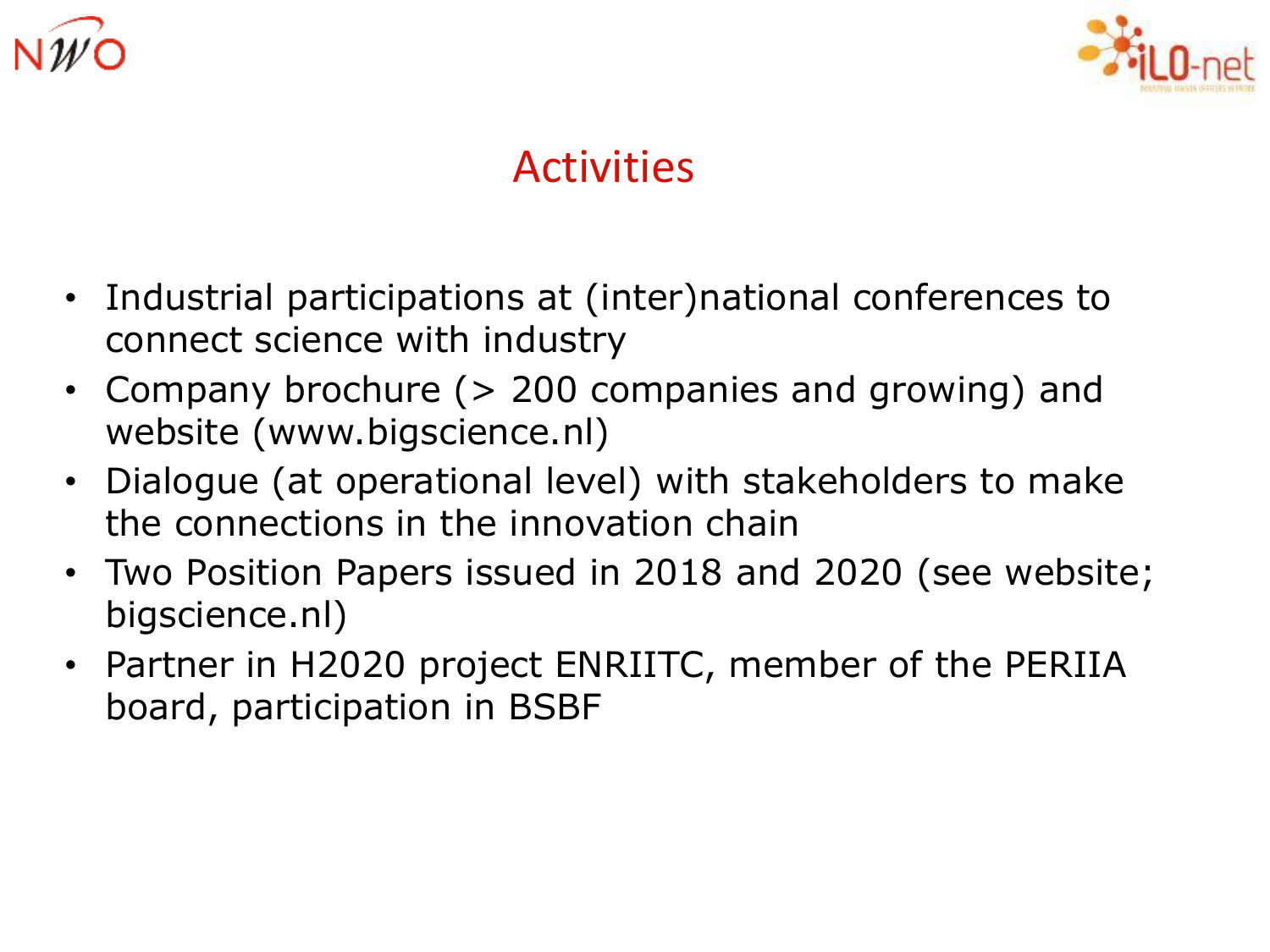



# Ambitions

- Act as a knowledge base for (international) procurement
- Support the development of science-technology combinations, on the basis of KETs that apply for (big) science
- Act as a national base in a European ILO-Network
- Be available as centre of expertise for the implementation of the national roadmap for large scientific infrastructures
- Acquire a better embedding in an "ecosystem" for Big Science in the **Netherlands**
- Help to improve the position of research institutes as a home base for Big Science
- Arrange for better funding and support opportunities related to high risk/low TRL PPP's